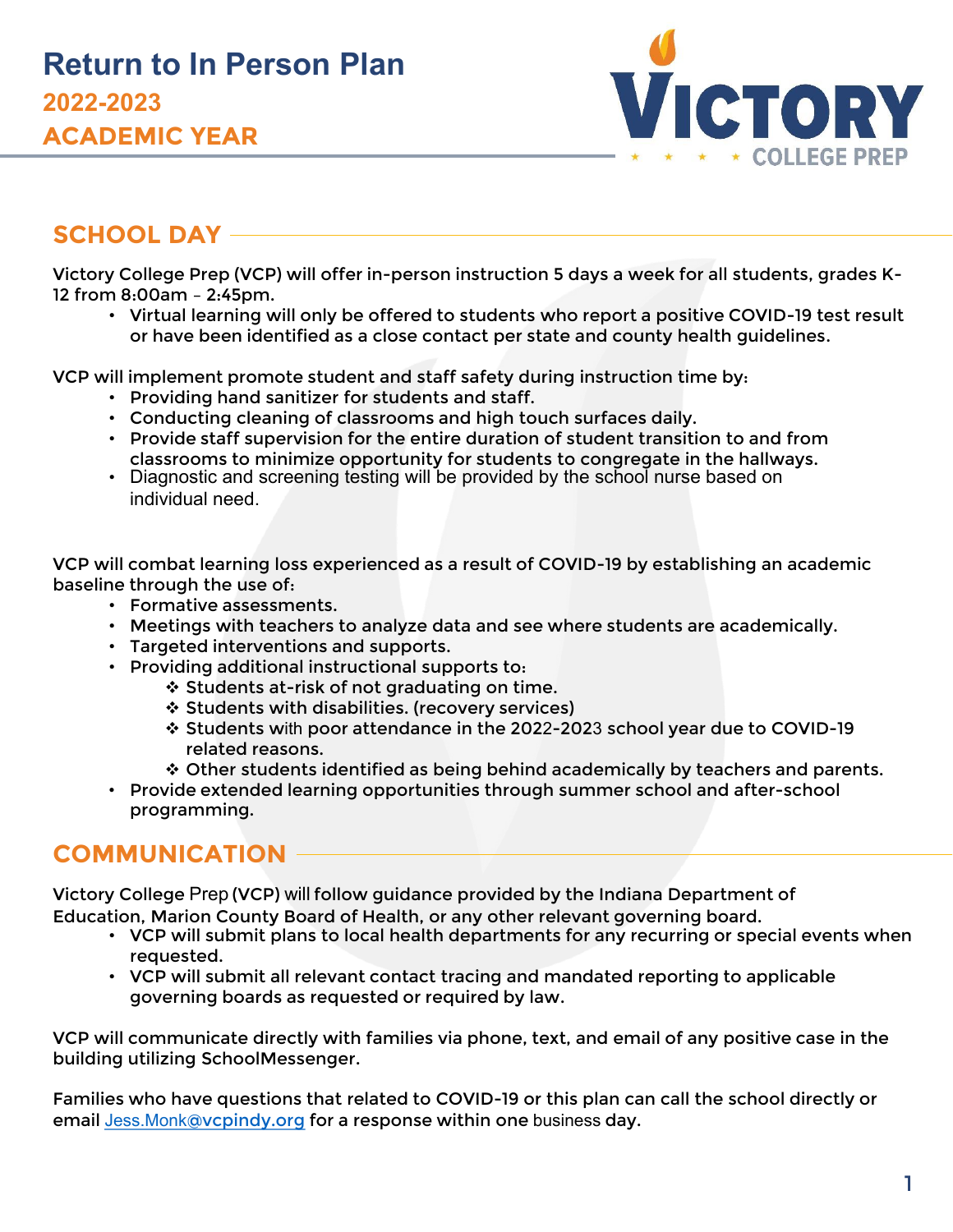

# **ONGOING PREVENTION**

Victory College (VCP) will provide no-touch hand sanitizer dispensers, Kleenex, surface disinfectant, and masks in all bathrooms, classrooms, and frequently trafficked areas.

All areas will provide modifications as appropriate to allow for physical distancing as mandated by state and local agencies.

VCP will teach and reinforce good hygiene measures in all classroom, including:

- Handwashing
- Covering coughs
- Face coverings/masks

VCP will post signage to communicate how to stop the spread of disease. They messages include:

- Common COVID-19 symptoms
- Preventative measures to take when sick
- Practicing good hygiene
- Proper mask wearing

VCP will clean and disinfect all frequently touched surfaces throughout the day and all shared objects after every use.

VCP will turn off all drinking fountain stations except for a designated bottle fill station for nondisposable/personal bottles.

• Individual, disposable bottles, will be distributed to students by staff upon request

VCP will ensure all ventilation systems operate properly and increase circulation of outdoor air as much as possible assuming it does not pose a safety or health risk to students or staff.

VCP will ensure a deep cleaning of school is completed prior to student/staff return and schedule additional deep cleans after Fall, Winter, and Spring Breaks.

VCP will make appropriate accommodations for students with disabilities on an individualized basis with respect to health and safety policies.

# **MASK + VACCINATION MANDATES**

Victory College Prep (VCP) will follow all state and county guidelines in regard to mask mandates.

Students and faculty are encouraged, but not required to be vaccinated. VCP will follow all state and county guidelines in regard to vaccination mandates.

VCP will work with the Marion County Public Health Department on vaccination options and information for all VCP community members.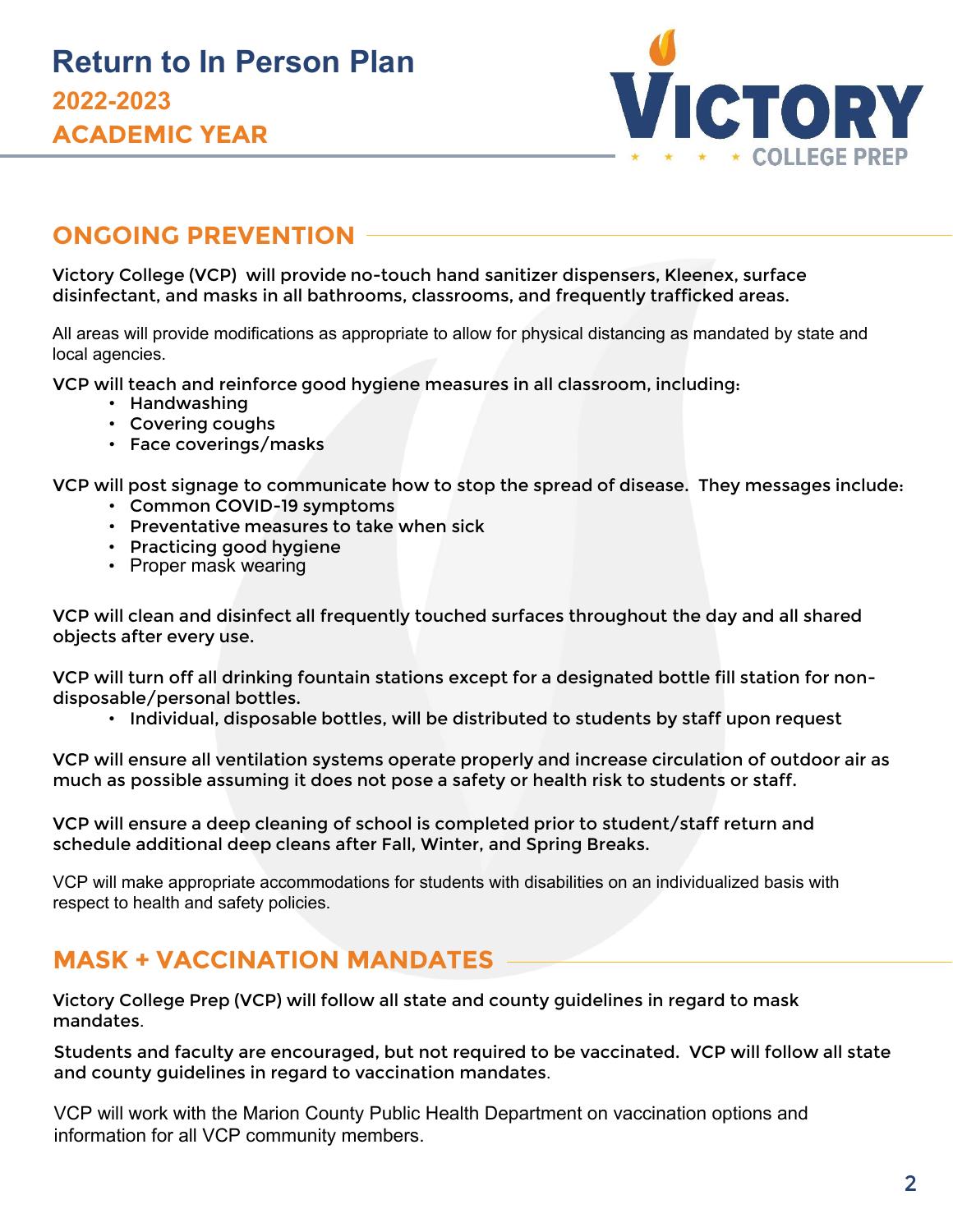

#### **ENTERING SCHOOL BLDG + VISITOR POLICY**

Victory College Prep (VCP) will require all visitors and guests to be masked upon entry to the building.

All visitors must sign in through the main office to maintain an accurate log and will be escorted by a staff member.

• Guests and visitors will be limited when students are present and may be screened prior to interactions with students or staff.

VCP will provide hand sanitizer for all students, staff, and guests upon entry and signage will be posted at all entrances communicated how to stop the spread of disease and school-specific protocols for ease of reference.

Standard COVID-19 protocol will be followed for anyone experiencing COVID-like symptoms upon arrival or throughout the school.

• BinaxNow screenings will be administered as requested to students and staff who have symptoms similar to that of COVID-19.

#### **STUDENT TRANSPORTATION**

Victory College Prep (VCP) will continue to operate its standard fleet of transportation services in partnership with Miller Transportation to all students, grades K-12.

All students and bus drivers will be required to wear face masks in alignment with current federal transportation mandates.

VCP/Miller Transportation will keep accurate record of daily ridership to ensure contact-tracing is made possible if needed. No guest riders will be approved without written and advance notice.

VCP/Miller Transportation will inspect buses prior as part of a regular maintenance rotation.

VCP/Miller Transportation will ensure daily disinfectant and sanitization of frequently touched surfaces of the buses.

VCP will scrutinize field trips and other off-site education experiences to determine the education gain versus risk:

• Alternative learning options will always be made available to students and families if they do not feel comfortable attending.